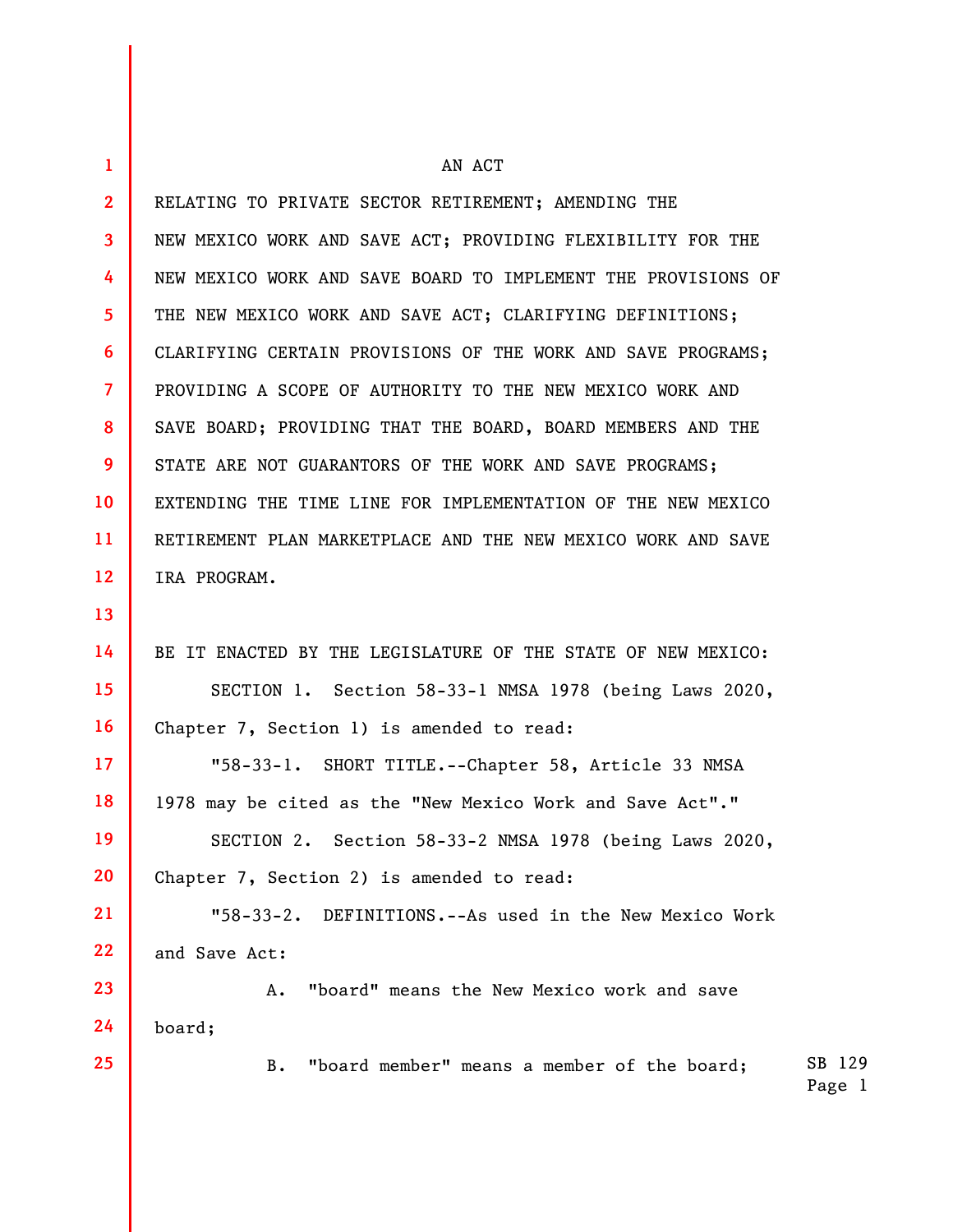1 2 3 4 5 6 7 8 9 10 11 12 13 14 15 16 17 18 19 20 21 22 23 24 25 C. "covered employee" means a person who is at least eighteen years of age and who is employed by a covered employer, either full time or part time, or a person who is self-employed as a sole proprietor or an independent contractor; provided that "covered employee" does not include an employee: (1) covered under the federal Railway Labor Act; (2) on whose behalf an employer makes contributions to a multi-employer pension trust fund pursuant to the federal Taft-Hartley Act; or (3) of federal, state or local governments or any agency, department, board, commission, institution or instrumentality of those governments; D. "covered employer" means a person engaged in a business, industry, profession, trade, nonprofit or other enterprise with its primary place of business physically located in New Mexico, but does not include a federal, state or local government or any agency, department, board, commission, institution or instrumentality of those governments; E. "default investment option" means a Roth individual retirement account with a target date fund investment and a default contribution rate established by the board;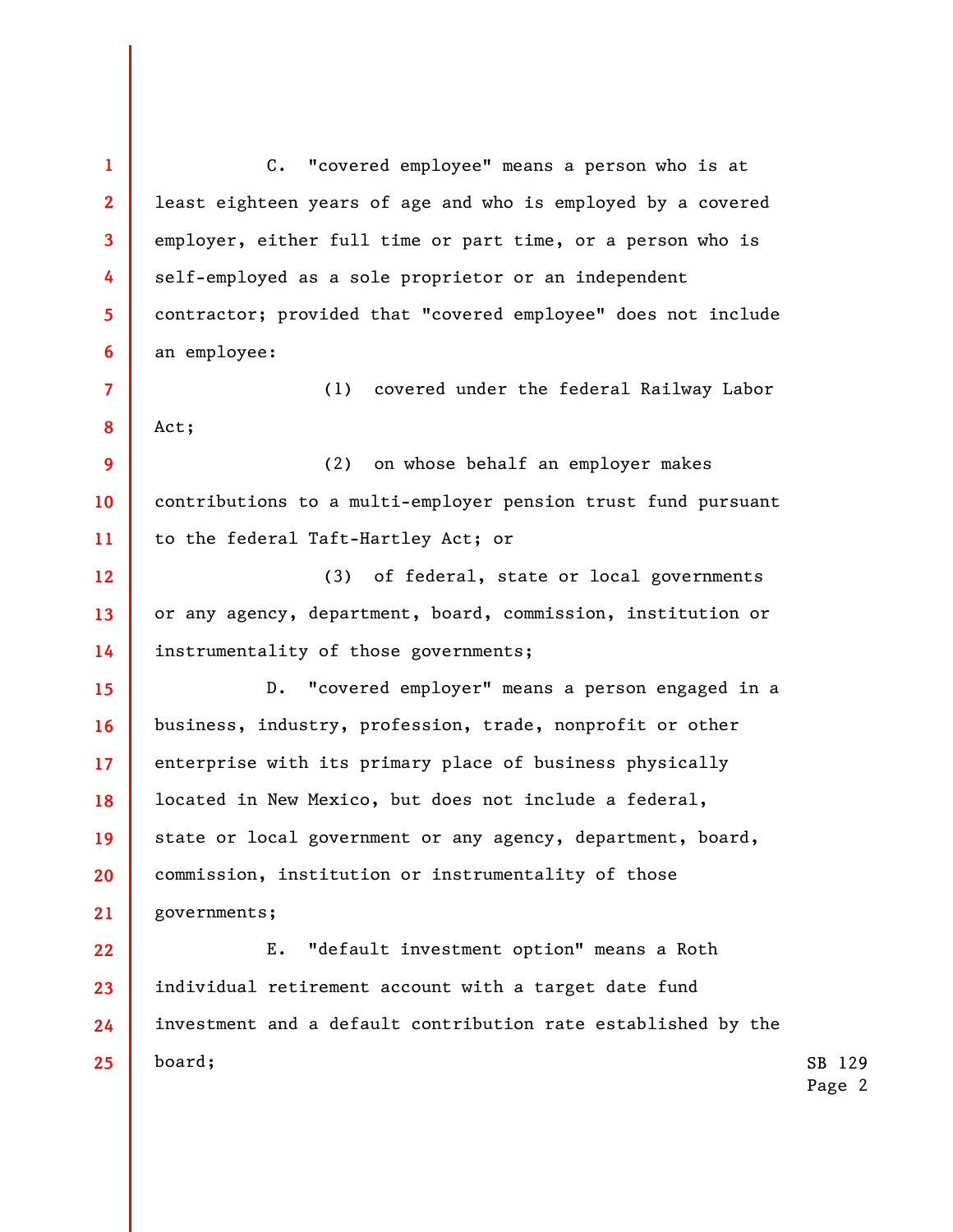1 2 3 4 5 6 7 8 9 10 11 12 13 14 15 16 17 18 19 20 21 22 23 24 25 F. "financial institution" means a duly licensed bank, savings and loan association, credit union, broker-dealer, asset manager, insurance company, mutual fund or other financial entity; G. "financial service provider" means a financial or investment service provider that, if approved by the board as meeting the eligibility criteria, may administer and maintain one or more program participant investment accounts or one or more marketplace participant accounts for which the provider is a fiduciary; H. "Internal Revenue Code" means the United States Internal Revenue Code of 1986, as amended; I. "IRA" means an individual retirement account that conforms to the requirements of Section 408(a) of the Internal Revenue Code; J. "marketplace participant" means a covered employer that establishes a plan through the New Mexico retirement plan marketplace or a covered employee who establishes an investment account through the New Mexico retirement plan marketplace; K. "New Mexico retirement plan marketplace" means a board-approved web-based marketplace that facilitates access to retirement savings plans for private sector and nonprofit employers and employees, including multiple-employer plans;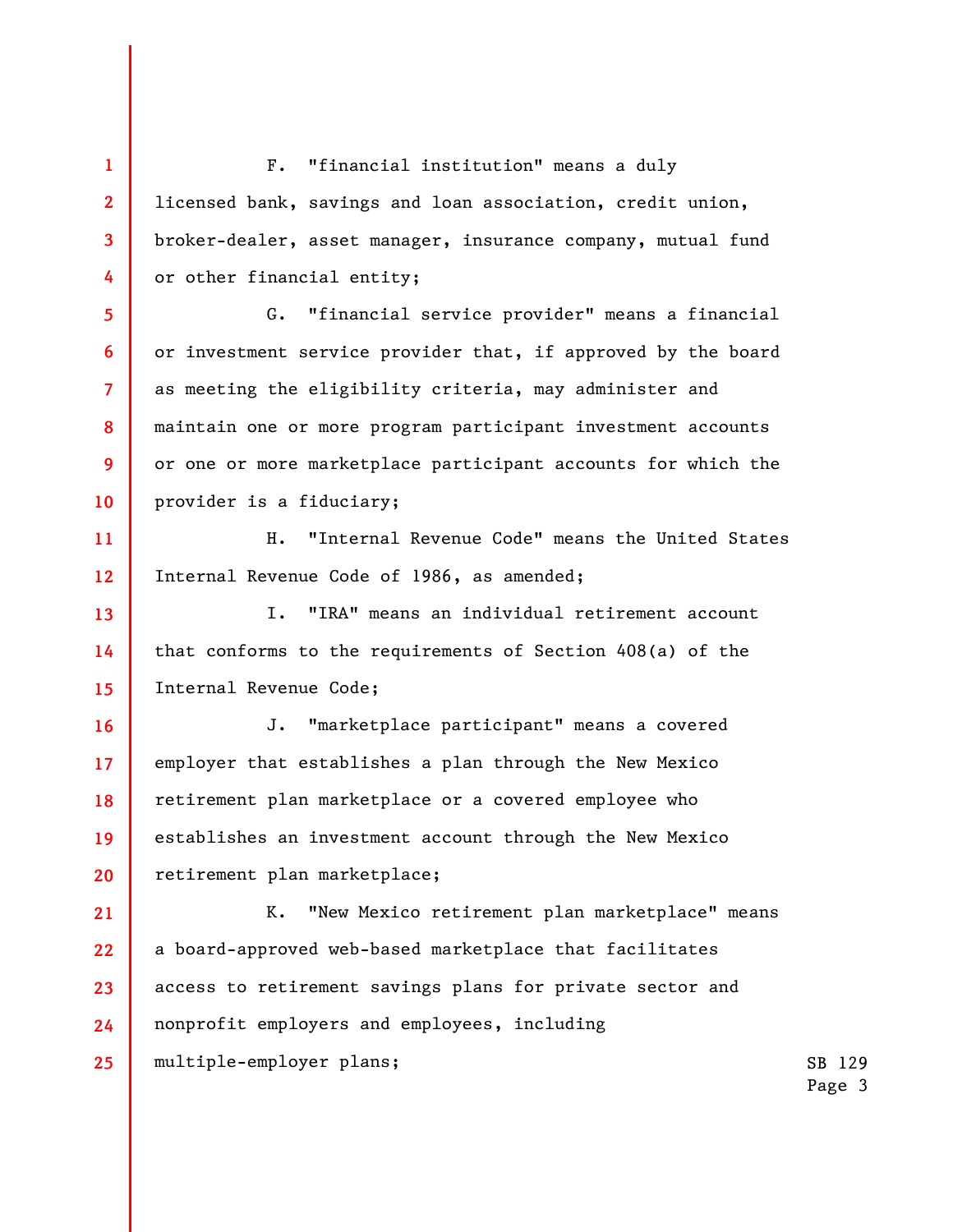L. "New Mexico work and save IRA program" means the retirement savings program, designed and implemented by the board, that facilitates payroll deductions of program participants in individual retirement accounts without any contributions from covered employers;

1

2

3

4

5

6

7

8

9

10

M. "New Mexico work and save platform" means the online digital service designed and implemented by the board to facilitate interaction among covered employers, covered employees, program participants, financial service providers and other users via the internet;

11 12 13 14 N. "participating employer" means a covered employer that provides payroll deductions for individual retirement accounts through the New Mexico work and save IRA program but that does not contribute to those accounts;

15 16 17 18 19 O. "program participant" means a covered employee who is contributing to an individual retirement account through the New Mexico work and save IRA program or has an individual retirement account balance through the New Mexico work and save IRA program;

20 21 22 23 P. "Roth individual retirement account" means a voluntary payroll deduction Roth individual retirement account that conforms to the requirements of Section 408A of the Internal Revenue Code; and

SB 129 24 25 Q. "total fees and expenses" means all fees, costs and expenses, including administrative expenses, investment

Page 4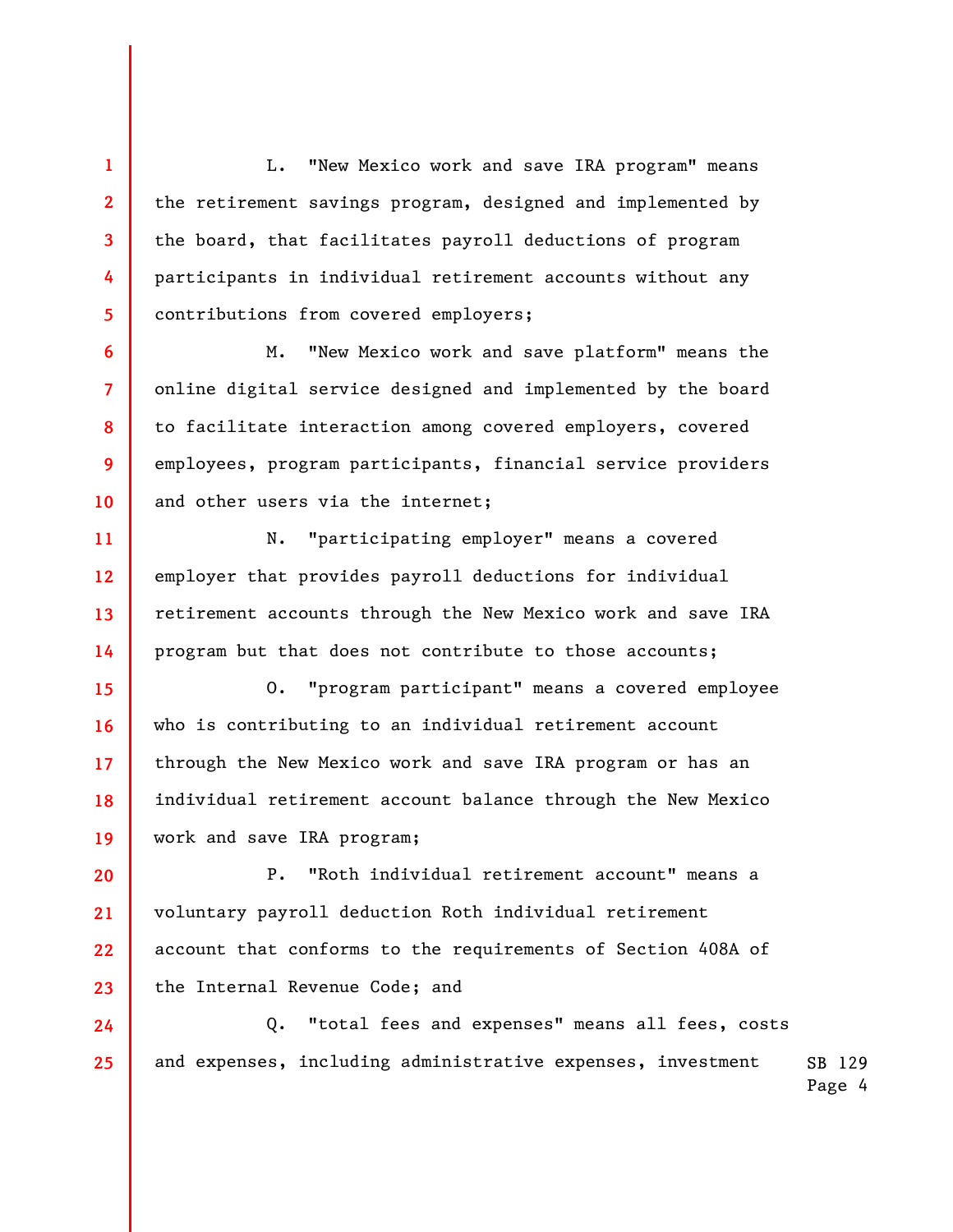1 2 3 4 5 6 7 8 9 10 11 12 13 14 15 16 17 18 19 20 21 22 23 24 25 expenses of the New Mexico work and save IRA program, investment advice expenses, accounting costs, actuarial costs, legal costs, marketing expenses, education expenses, trading costs, insurance annuitization costs and other operating expenses." SECTION 3. Section 58-33-4 NMSA 1978 (being Laws 2020, Chapter 7, Section 4) is amended to read: "58-33-4. BOARD--SCOPE OF AUTHORITY--POWERS AND DUTIES.-- A. The board shall not directly or indirectly manage or maintain the funds or accounts of a program participant. The board shall contract with appropriate financial service providers to manage and maintain the funds and accounts of a program participant. B. In carrying out its duties to achieve the goals and objectives of the New Mexico Work and Save Act, the board shall: (1) provide for the design, establishment and operation of the New Mexico work and save IRA program pursuant to the provisions of Section 58-33-9 NMSA 1978 and shall provide oversight and modify the program as necessary; (2) provide for the design, establishment and operation of the New Mexico retirement plan marketplace pursuant to the provision of Section 58-33-8 NMSA 1978 and shall provide oversight and modify the marketplace as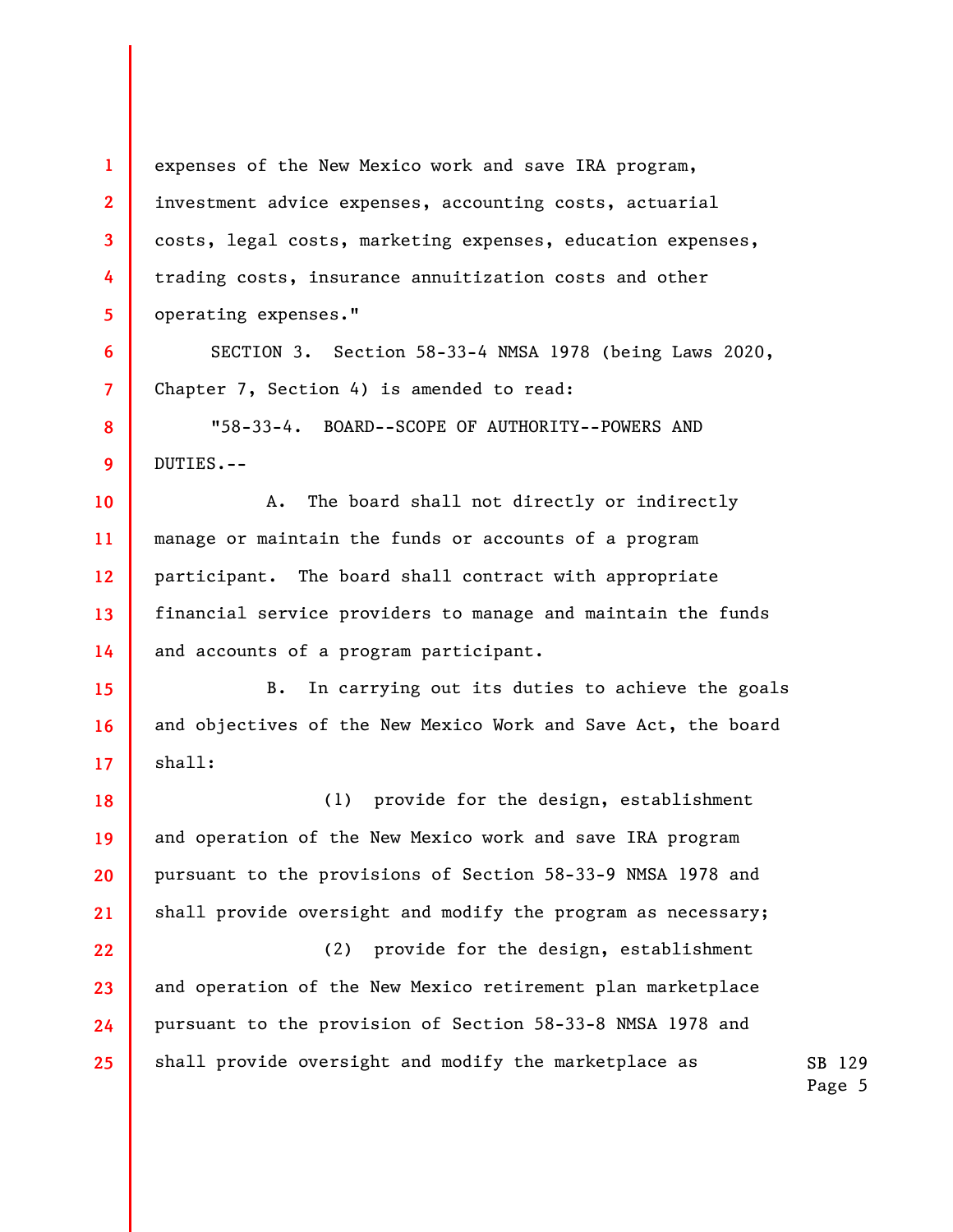1 necessary;

2 3 4 5 6 7 8 9 10 11 12 13 14 15 16 17 18 19 20 21 22 23 24 25 (3) be covered against liability pursuant to the provisions of the Tort Claims Act and, in addition, shall evaluate the need for, and procure as needed: (a) insurance against any and all loss in connection with the property, assets or activities of the New Mexico retirement plan marketplace or the New Mexico work and save IRA program; and (b) insurance indemnifying each board member from personal loss or liability, including legal fees and expenses, resulting from a member's action or inaction as a board member other than in cases of gross negligence as determined by a final adjudication by a court of competent jurisdiction; (4) elect a chair and other officers it deems necessary; (5) meet as necessary to perform its duties; (6) appoint an executive director, who shall be the chief administrative officer of the board; and (7) review and revise board rules and processes as necessary in response to changes in applicable state and federal laws to ensure the objectives of the New Mexico Work and Save Act. C. In the design and implementation of the New Mexico work and save IRA program or the New Mexico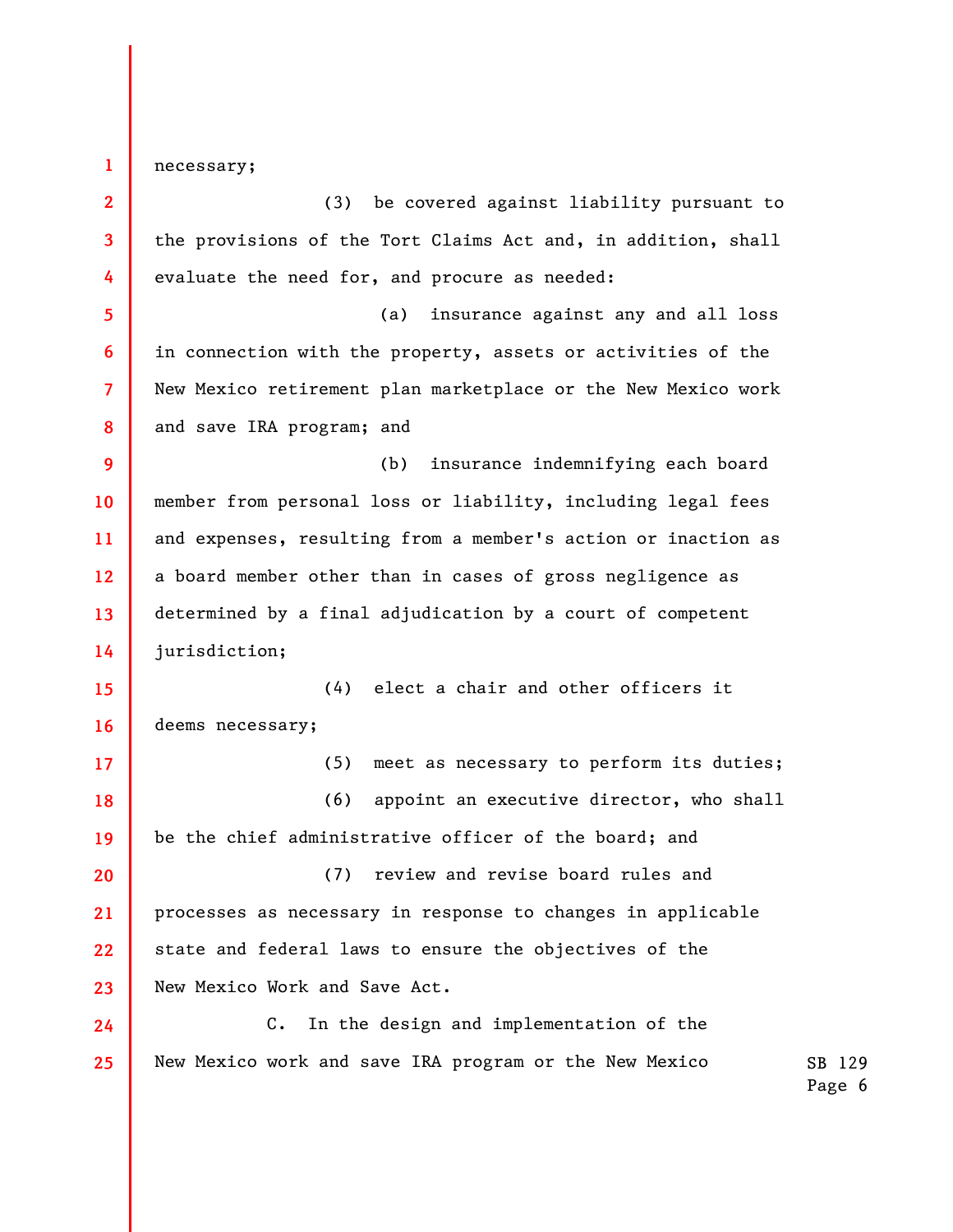1 2 3 4 5 6 7 8 9 10 11 12 13 14 15 16 17 18 19 20 21 22 23 24 25 retirement plan marketplace, the board shall: (1) act in accordance with best practices for retirement saving vehicles; (2) encourage participation, saving, sound investment practices and appropriate selection of investment options, including any default investments; (3) maximize simplicity and ease of administration for covered employers; (4) minimize total costs, including by collective investment and economies of scale; (5) require portability of benefits; (6) avoid preemption of the New Mexico work and save IRA program by federal law; (7) ensure that no assets of the New Mexico retirement plan marketplace or the New Mexico work and save IRA program are encumbered, expended or otherwise used for a purpose other than one specified in the New Mexico Work and Save Act; (8) develop and implement an education and outreach plan to gain input and disseminate information regarding the New Mexico retirement plan marketplace, the New Mexico work and save IRA program and retirement savings in general, including timely information to covered employers regarding the applicable provisions of the New Mexico work and save IRA program;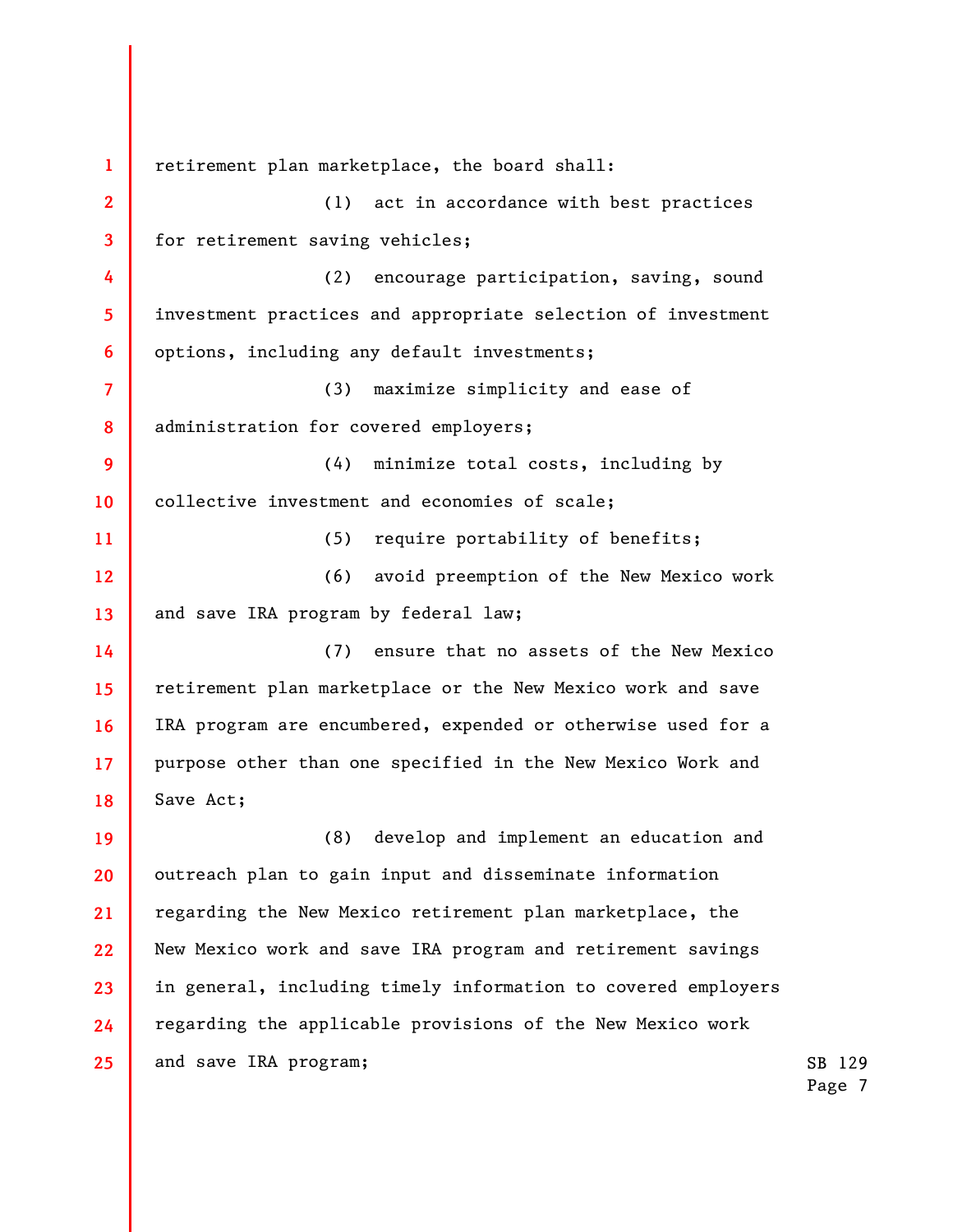SB 129 1 2 3 4 5 6 7 8 9 10 11 12 13 14 15 16 17 18 19 20 21 22 23 24 25 (9) develop and implement an investment policy and designate appropriate default investments for the New Mexico work and save IRA program that include a mix of asset classes, including target date funds and index funds, that minimize program participant fees and total expenses; (10) establish procedures for the timely and fair resolution of any disputes related to accounts or program operation; and (11) perform other activities as are needed to further the purposes of the New Mexico Work and Save Act. D. The board may: (1) promulgate rules as necessary and appropriate to carry out the provisions of the New Mexico Work and Save Act consistent with the Internal Revenue Code and rules adopted in accordance with that code, including ensuring that the New Mexico work and save IRA program satisfies all criteria for favorable tax treatment and complies with all applicable federal and state laws; (2) enter into contracts, agreements, memorandums of understanding or other arrangements with private or nonprofit entities or with this or any other state or their agencies or instrumentalities to operate or manage any part of the New Mexico work and save IRA program or the New Mexico retirement plan marketplace, including combining resources, investments or administrative functions;

Page 8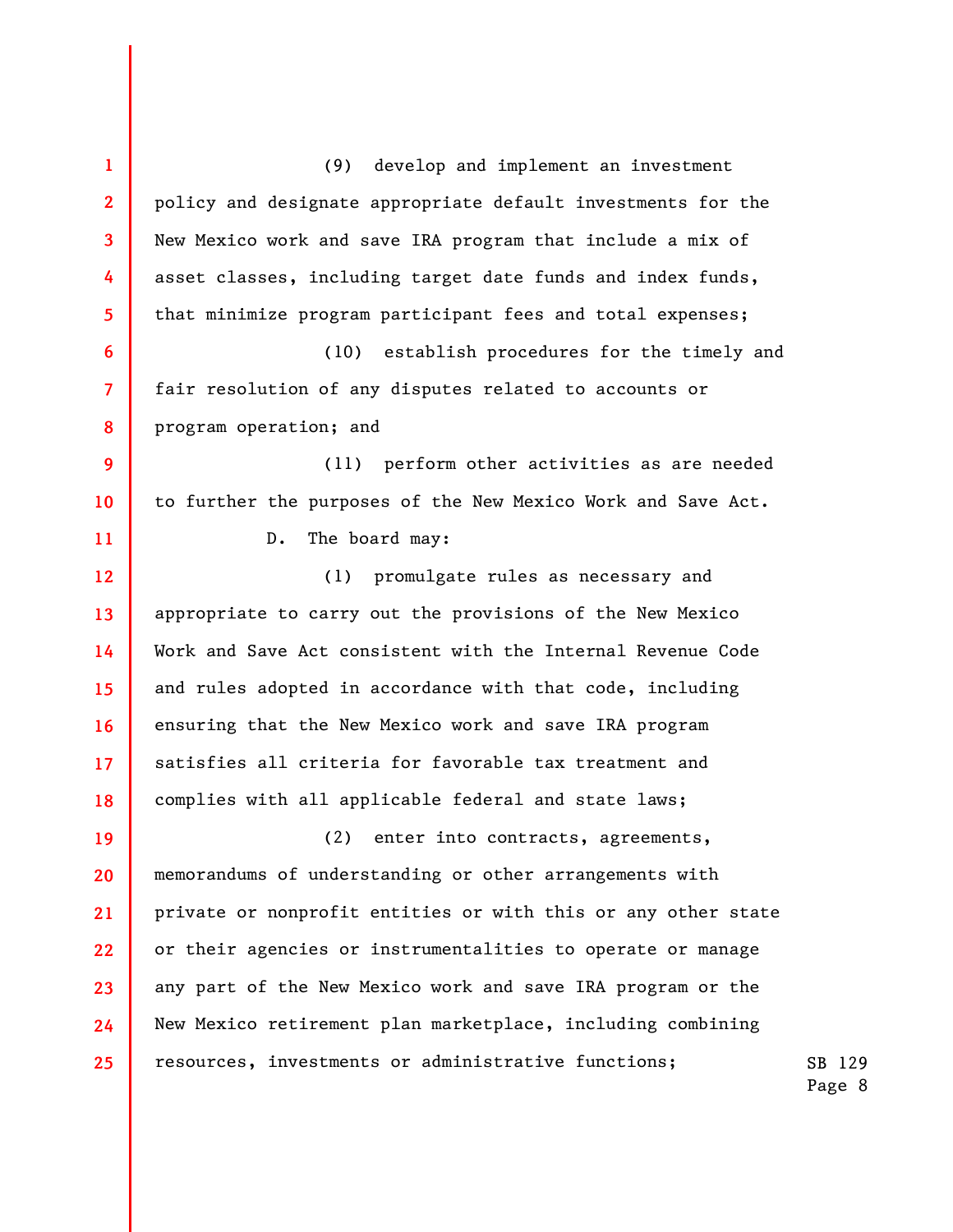1 2 3 4 5 6 7 8 9 10 11 12 13 14 15 16 17 18 19 20 21 22 23 24 25 (3) sue and be sued in its name; (4) fix, revise and collect fees and other charges in connection with the New Mexico retirement plan marketplace or the New Mexico work and save IRA program; (5) contract with private and public entities and professionals, technology entities or professionals, financial institutions, depositories, financial service providers, consultants, actuaries, attorneys, auditors, investment advisers, investment administrators, investment management firms, other investment firms, third party administrators and other professionals as may be appropriate or required; (6) make and execute contracts, agreements or instruments necessary or convenient in the exercise of the powers and functions granted the board by the New Mexico Work and Save Act; provided that the board may delegate that power to the executive director and may limit the scope of that delegation; (7) invest and reinvest its funds in accordance with applicable state and federal law; and (8) collaborate with and evaluate the role of financial service providers, advisors or other financial professionals and financial institutions, including those assisting and providing guidance to program participants." SECTION 4. Section 58-33-7 NMSA 1978 (being Laws 2020,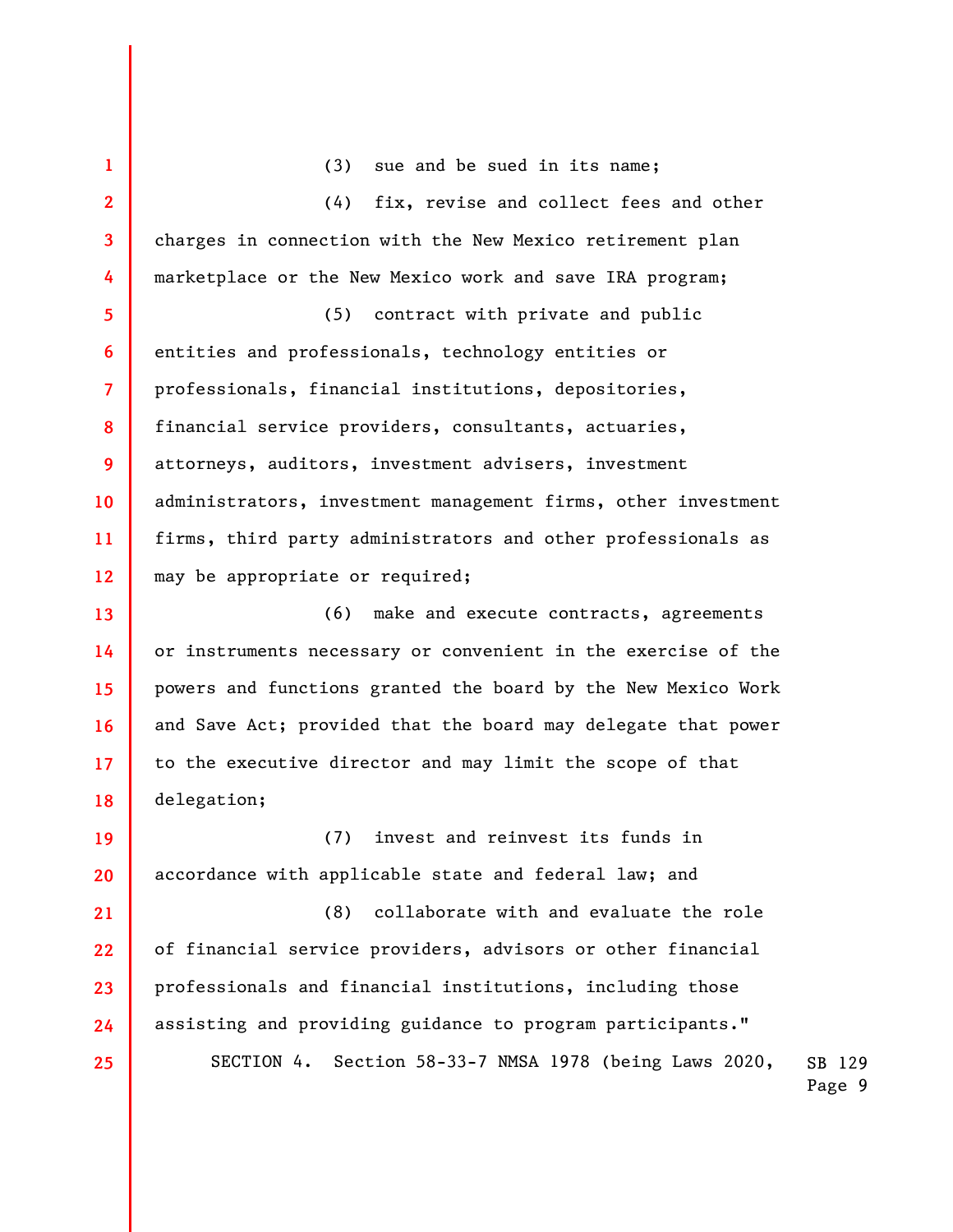1 2 3 4 5 6 7 8 9 10 11 12 13 14 15 16 17 18 19 20 21 22 23 24 25 Chapter 7, Section 7) is amended to read: "58-33-7. BOARD AND BOARD EMPLOYEE REQUIREMENTS AND PROHIBITIONS--CONFLICTS OF INTEREST.-- A. Board members and employees of the board shall comply with the Gift Act, the Governmental Conduct Act, the Open Meetings Act and any other applicable state or federal laws. B. Board members and employees of the board shall not: (1) directly or indirectly have any interest in an investment of the New Mexico work and save IRA program or in gains or profits accruing from that investment, other than as program participants; (2) borrow New Mexico retirement plan marketplace or New Mexico work and save IRA program-related funds or deposits or access and use those funds or deposits for personal gain or as agents or partners of others; or (3) become endorsers, sureties or obligors on investments made pursuant to the New Mexico Work and Save Act. C. If a board member or employee of the board has an interest, either direct or indirect, in a contract to which the New Mexico retirement plan marketplace or the New Mexico work and save IRA program is or is to be a party, that interest shall be disclosed to the board in writing and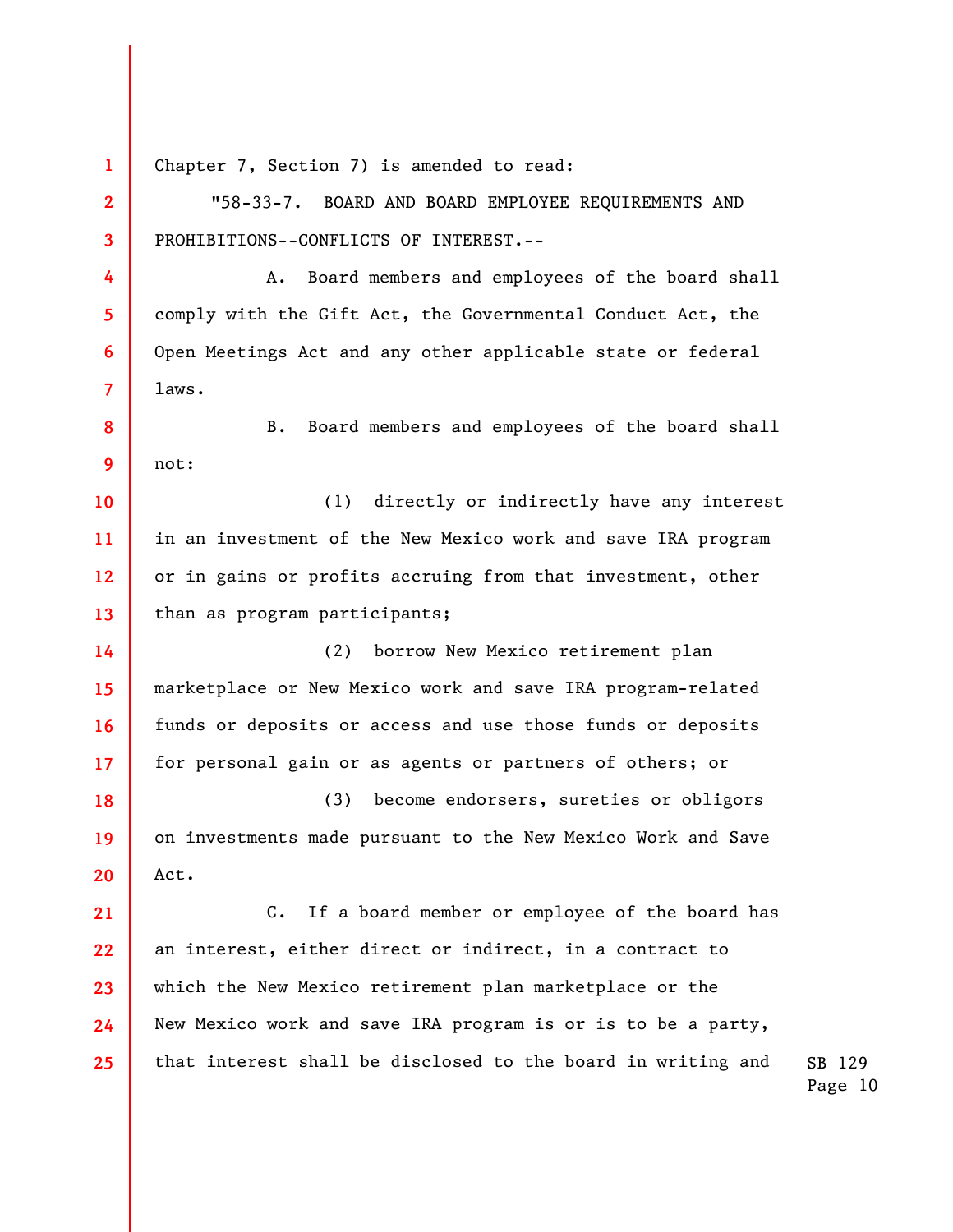shall be set forth in the minutes of the board. The board member or employee having that interest shall not participate in an action by the board with respect to that contract.

6 12 13 14 15 D. Board members and employees of the board shall act as fiduciaries with respect to the design, implementation and oversight of the New Mexico retirement plan marketplace and the New Mexico work and save IRA program, acting solely in the best interests of the program participants and for the exclusive purpose of providing benefits to program participants and administering the marketplace and the IRA program with the care, skill, prudence and diligence under the circumstances then prevailing that a prudent person acting in a like capacity and familiar with those matters would use in the conduct of an enterprise of a like character and with like aims."

SECTION 5. Section 58-33-8 NMSA 1978 (being Laws 2020, Chapter 7, Section 8) is amended to read:

18

16

17

1

2

3

4

5

7

8

9

10

11

"58-33-8. NEW MEXICO RETIREMENT PLAN MARKETPLACE.--

19 20 21 22 23 24 25 A. The board shall provide for the design and implementation of the New Mexico retirement plan marketplace website. The New Mexico retirement plan marketplace will be hosted on and accessible online through the New Mexico work and save platform that provides covered employers and employees with access to financial service providers that have been approved by the board to administer and maintain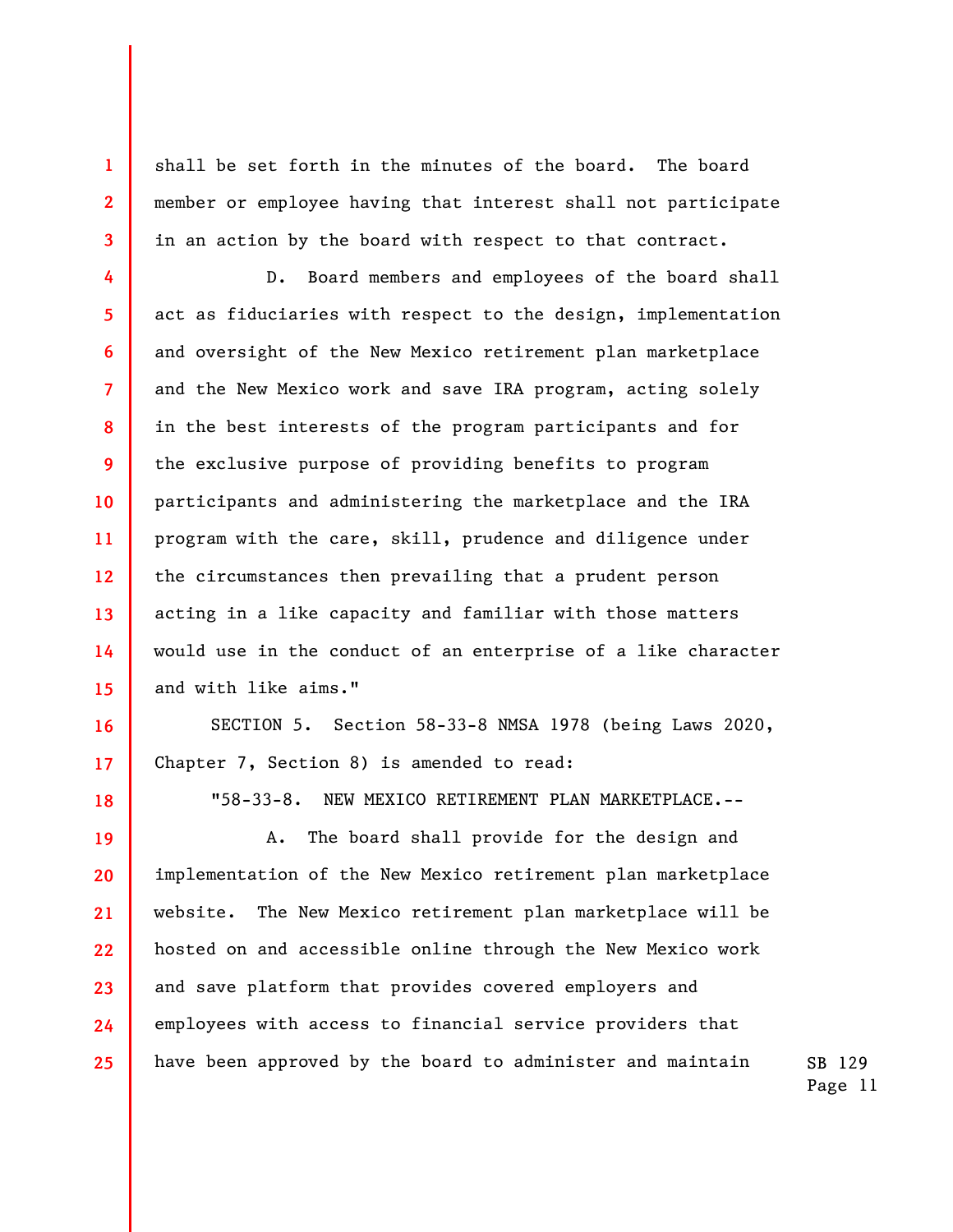marketplace participant investment accounts. In developing and implementing the New Mexico retirement plan marketplace, the board may work in concert with other states or private or nonprofit entities offering an online marketplace similar to the New Mexico retirement plan marketplace website.

1

2

3

4

5

6

7

B. In establishing the New Mexico retirement plan marketplace, the board shall:

8 9 10 11 12 13 (1) design the New Mexico retirement plan marketplace as a website accessible online through the New Mexico work and save platform to connect employers and individuals with retirement savings plans, ensuring that the design does not favor a particular kind of service provider or business model;

14 15 16 (2) establish requirements for financial service providers that participate in the marketplace and for plans offered on the marketplace;

17 18 (3) develop marketing, outreach and educational materials; and

19 20 (4) promote the benefits of retirement savings and financial literacy.

21 22 23 24 25 C. The board shall provide public notice of the process for inclusion on the New Mexico retirement plan marketplace website before the website becomes publicly available. The marketplace shall be available to the public before the board opens the New Mexico work and save IRA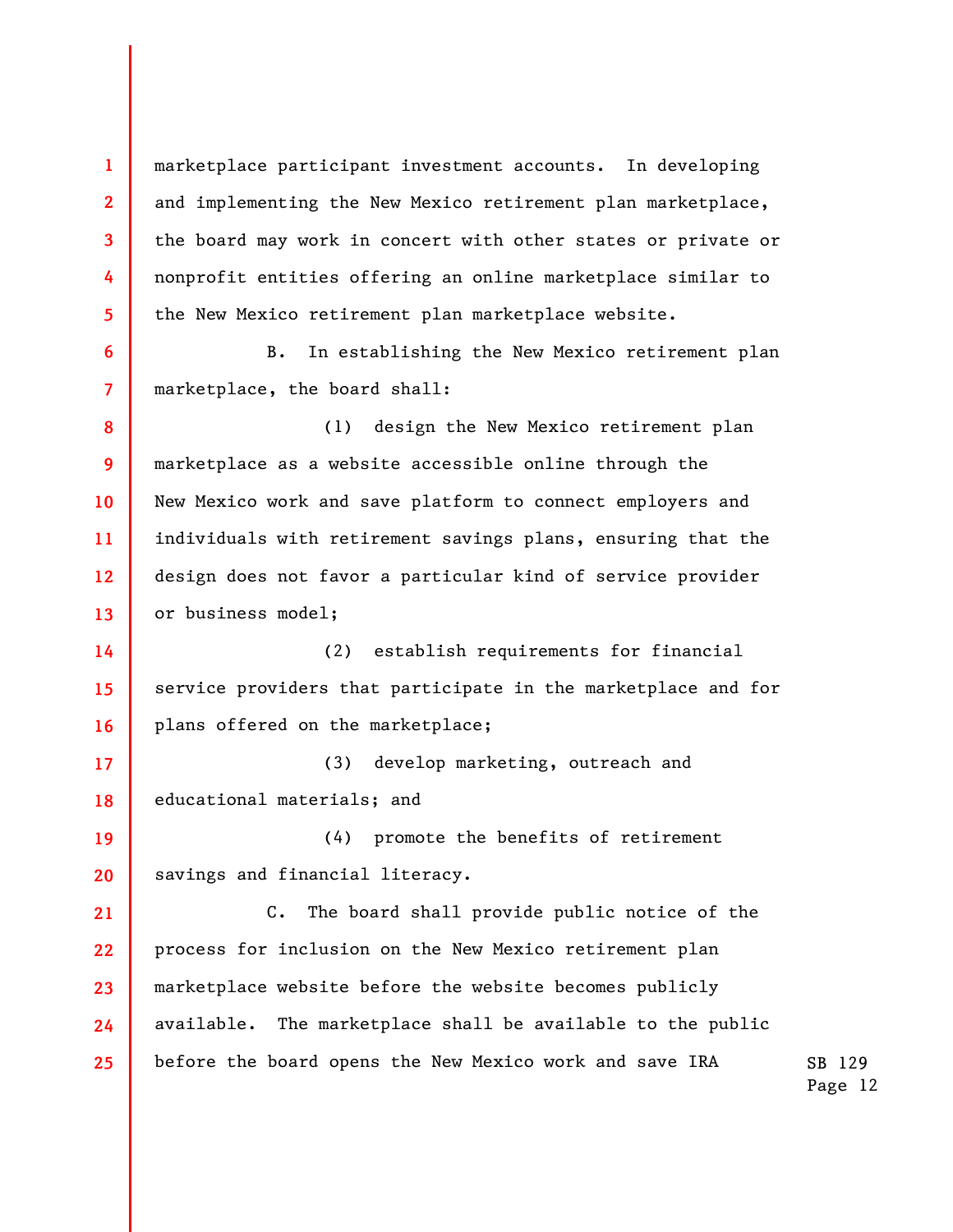program for enrollment, and the marketplace website address shall be included on any internet website posting or other materials regarding the New Mexico work and save IRA program. The board shall allow all financial service providers that meet the requirements established by the board to participate in the New Mexico retirement plan marketplace. In addition, the board shall not exclude, by policy or otherwise, a retirement plan or option within a plan that meets the requirements of the board and is otherwise allowed under federal or state law, including plan design options that are selected by the employer.

12 13 14 15 16 17 18 D. Participation in plans offered on the New Mexico retirement plan marketplace is voluntary for covered employers and employees; provided that an employer that offers a retirement plan through the New Mexico retirement plan marketplace may use automatic enrollment and automatic escalation of contributions but shall allow an employee opt-out option.

19 20 21 E. The New Mexico retirement plan marketplace may offer an array of private retirement plan options, including a:

(1) simple individual retirement-type plan;

(2) payroll deduction individual

24 retirement-type plan;

1

2

3

4

5

6

7

8

9

10

11

22

23

25

SB 129 (3) multiple-employer plan, if allowed under

Page 13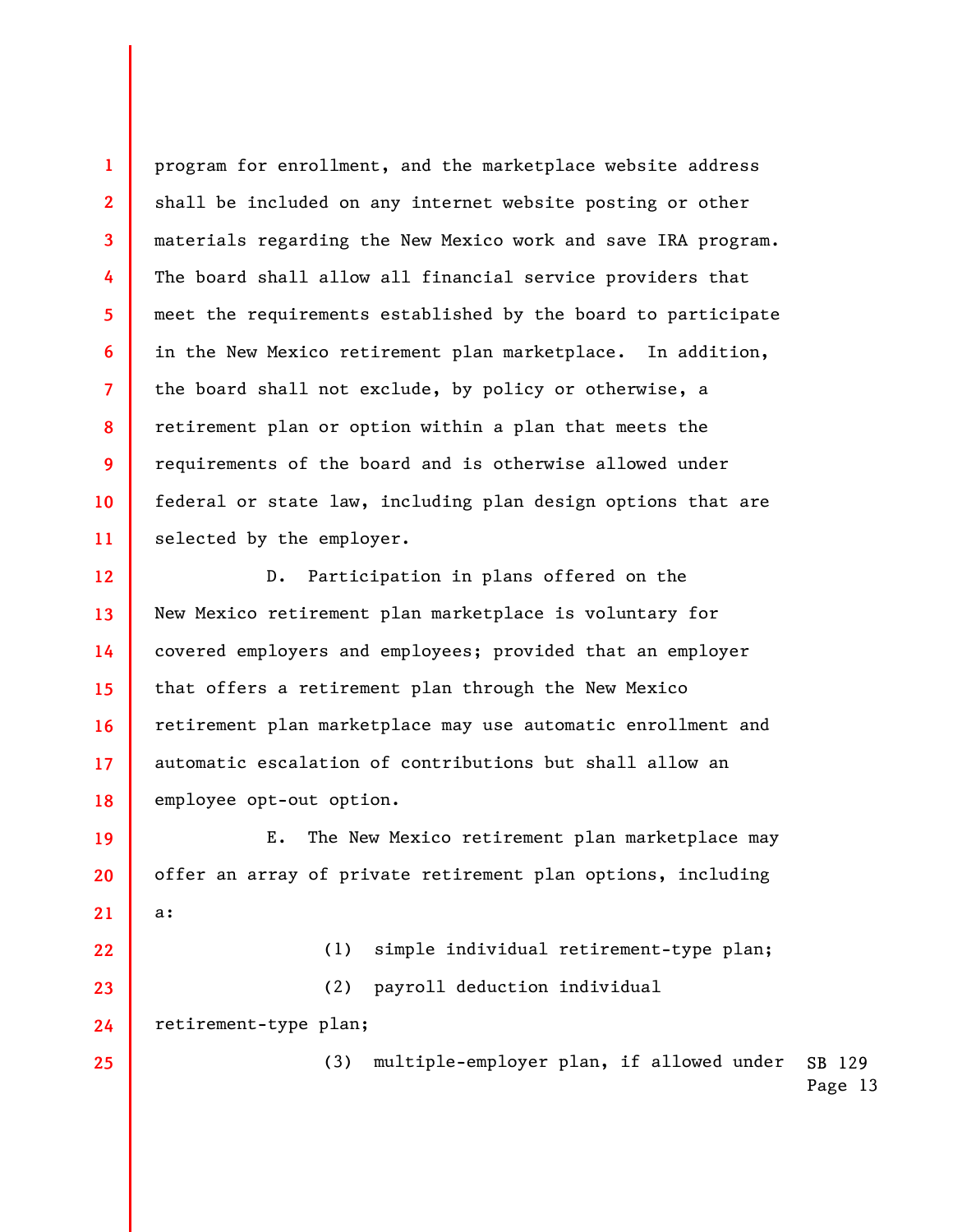federal law; and

1

2

3

4

5

6

7

9

10

(4) plan described in Section 401(a) or 403(b) of the Internal Revenue Code.

F. The New Mexico retirement plan marketplace shall offer a financial literacy module for employers and employees.

8 11 G. The New Mexico retirement plan marketplace shall allow, but shall not require, the availability within approved plans of distribution options that provide income in retirement, including systematic withdrawal programs, guaranteed lifetime withdrawal benefits and annuities.

12 13 14 15 16 H. The board shall establish administrative fees for financial service providers that participate in the New Mexico retirement plan marketplace. The fees shall be sufficient to cover the actual cost of maintaining the New Mexico retirement plan marketplace."

17 18 SECTION 6. Section 58-33-9 NMSA 1978 (being Laws 2020, Chapter 7, Section 9) is amended to read:

19 20 "58-33-9. NEW MEXICO WORK AND SAVE IRA PROGRAM-- CREATED--IMPLEMENTATION.--

21 22 23 A. The New Mexico work and save IRA program developed by the board under the New Mexico Work and Save Act shall:

SB 129 24 25 (1) facilitate the establishment of individual retirement accounts for program participants that

Page 14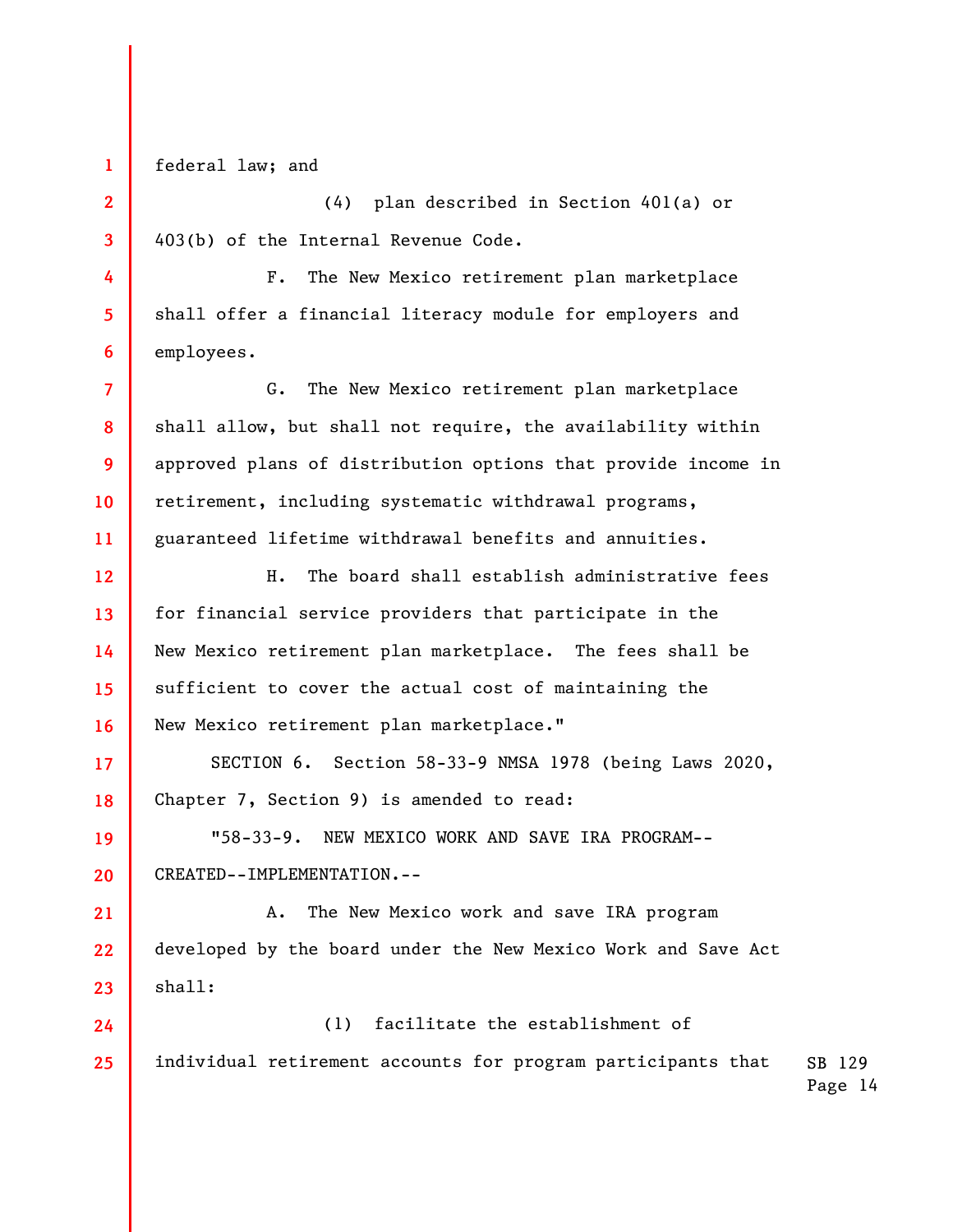1 2 are administered and managed by board-approved financial service providers;

(2) provide that a covered employer may voluntarily choose to participate in the New Mexico work and save IRA program;

(3) provide that a participating employer may automatically enroll its employees but shall allow its employees to opt out;

9 10 11 12 (4) allow covered employees to voluntarily contribute to an individual retirement account through automatic payroll deductions, if allowed pursuant to federal law;

13 14 15 16 17 18 19 20 21 22 23 24 (5) provide that the default investment option for program participants shall be a Roth individual retirement account with a target date fund investment and a default contribution rate established by the board by rule; provided that the board may establish a principal protection fund for initial savings up to an amount established by the board; and provided that a program participant may choose to stop participating altogether, choose a different investment from among the options available or choose to contribute at a higher or lower contribution rate, subject to the Roth individual retirement account contribution dollar limits applicable under the Internal Revenue Code;

25

3

4

5

6

7

8

SB 129 (6) offer default escalation of contribution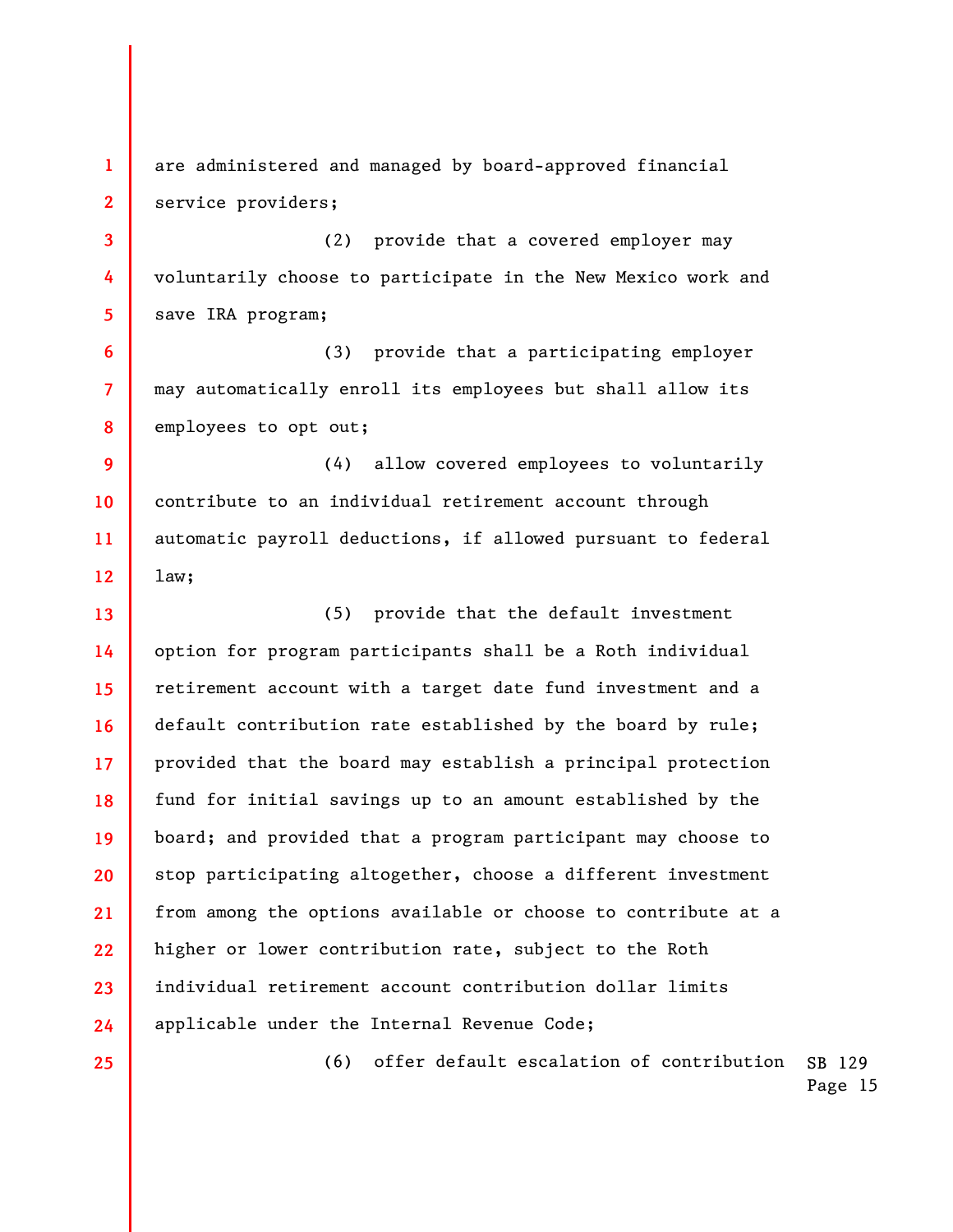1 2 3 4 5 6 7 8 9 10 11 12 13 14 15 16 17 18 19 20 21 22 23 24 25 rates that can be increased or decreased by program participants within the limits allowed by the Internal Revenue Code; (7) provide for direct deposit of contributions into one or more investments approved by the board; (8) be professionally managed; (9) not allow employer contributions by covered employers; (10) ensure that each board-approved financial service provider submits a report on the status of each program participant's account to each program participant at least annually and provides annual reports to the board regarding the number of program participant accounts maintained by the financial service provider and the overall value of those accounts; (11) when practicable, use existing employer and public infrastructure to facilitate contributions, recordkeeping and outreach and use pooled or collective investment arrangements; (12) provide that each program participant owns the contributions to and earnings on amounts contributed to the participant's account under the New Mexico work and save IRA program and that the state, the board and covered employers have no proprietary interest, whether legal or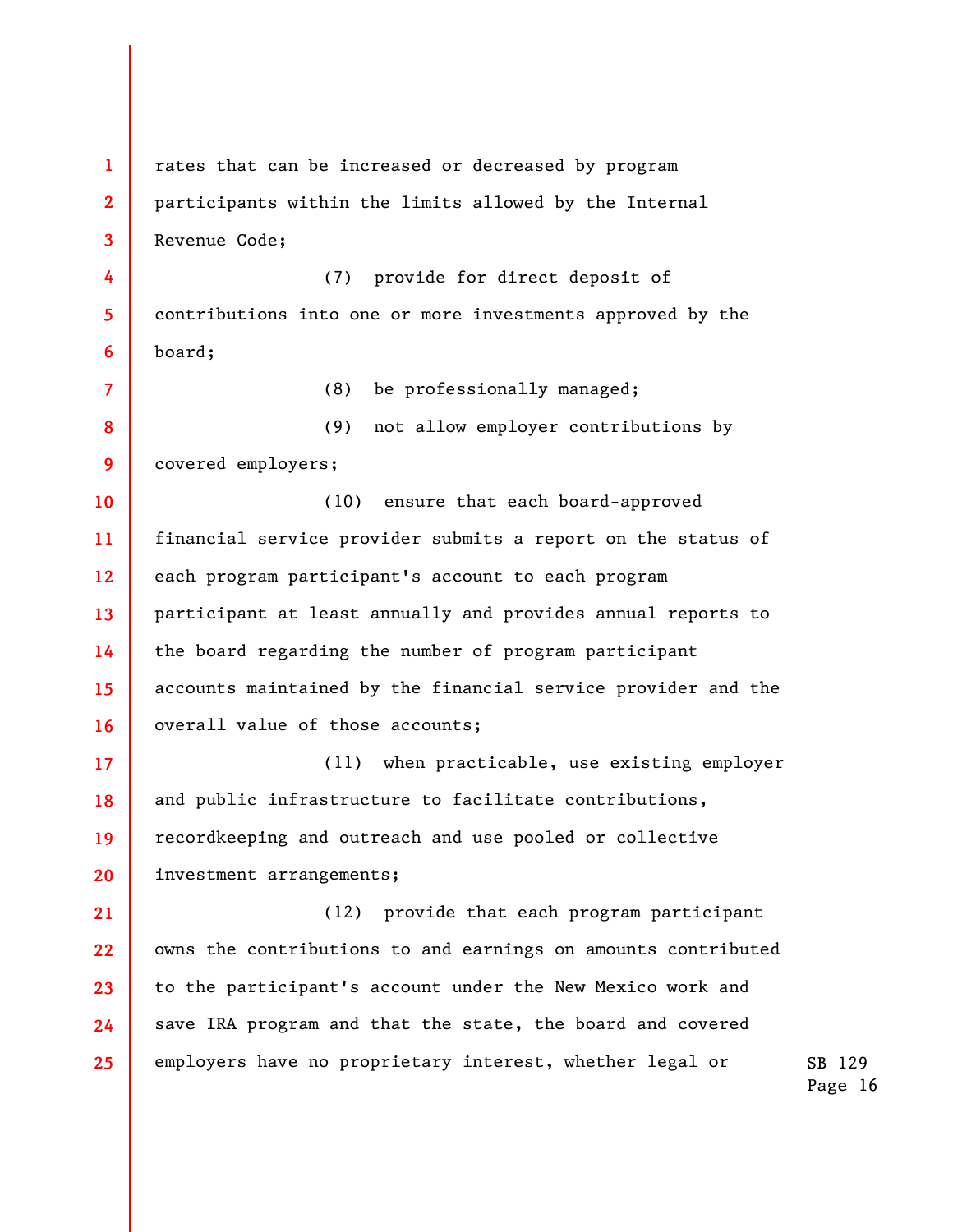equitable, in those contributions or earnings;

1

2

3

4

5

6

7

8

9

10

22

23

24

25

(13) not impose any duties on employers pursuant to the federal Employee Retirement Income Security Act of 1974; and

(14) keep total fees and expenses below one percent of the funds invested by a program participant in the New Mexico work and save IRA program.

B. The board shall ensure that the New Mexico work and save IRA program is financially self-sustaining no later than five years after the date that it is fully implemented.

11 12 13 14 15 16 17 18 19 20 21 C. If a covered employer knowingly or intentionally fails to transmit a payroll deduction contribution to the New Mexico work and save IRA program on the earliest date the amount withheld from the covered employee's compensation can reasonably be segregated from the covered employer's assets, but not later than the fifteenth day of the month following the month in which the covered employee's contribution amounts are withheld from the covered employee's paycheck, the failure to remit those contributions on a timely basis shall be subject to the same sanctions as employer misappropriation of employee wage withholdings."

SECTION 7. Section 58-33-10 NMSA 1978 (being Laws 2020, Chapter 7, Section 10) is amended to read:

"58-33-10. POLICIES AND PROCEDURES FOR THE NEW MEXICO WORK AND SAVE IRA PROGRAM.--The board shall promulgate rules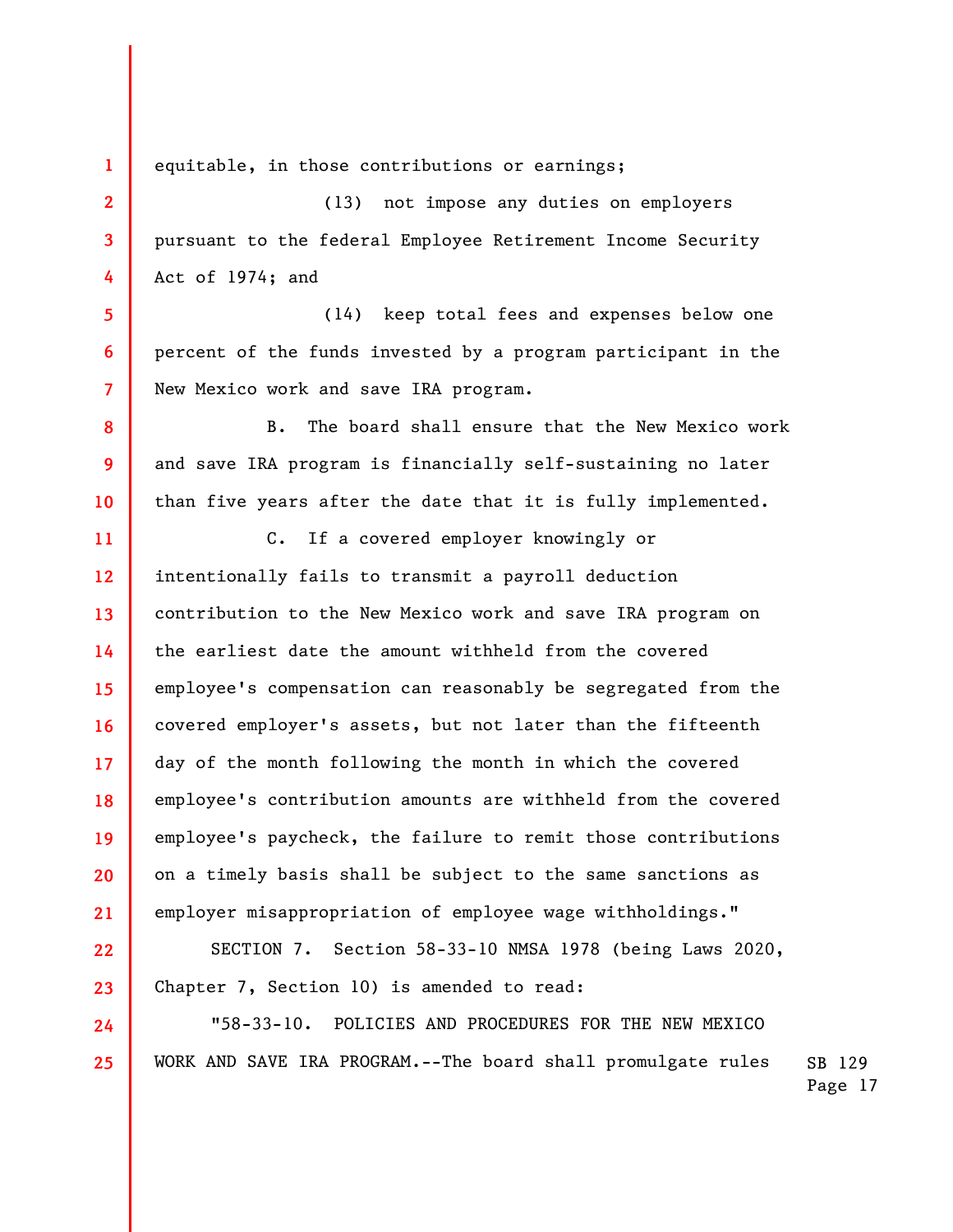to implement the New Mexico work and save IRA program that:

1

2

3

4

5

19

A. establish the processes by which a covered employer may choose to voluntarily enroll in the New Mexico work and save IRA program and become a participating employer;

6 7 8 9 10 11 12 13 14 B. establish the processes for program participants to enroll in and contribute to New Mexico work and save IRA program payroll deduction individual retirement accounts, including elections by covered employees, withholding by participating employers of program participants' payroll deduction contributions from wages and remittance for deposit to the program participants' individual retirement accounts and voluntary enrollment and contributions by self-employed persons;

15 16 17 18 C. establish the processes for withdrawals, rollovers, conversions and direct transfers from individual retirement accounts in the interest of facilitating portability and maximization of benefits;

20 D. establish processes governing the distribution of funds from the New Mexico work and save IRA program; and

21 22 23 24 25 E. require education of and outreach to covered employers, covered employees and the public regarding the New Mexico work and save IRA program. The rules shall specify the content, frequency, timing and means of required disclosures from the New Mexico work and save IRA program to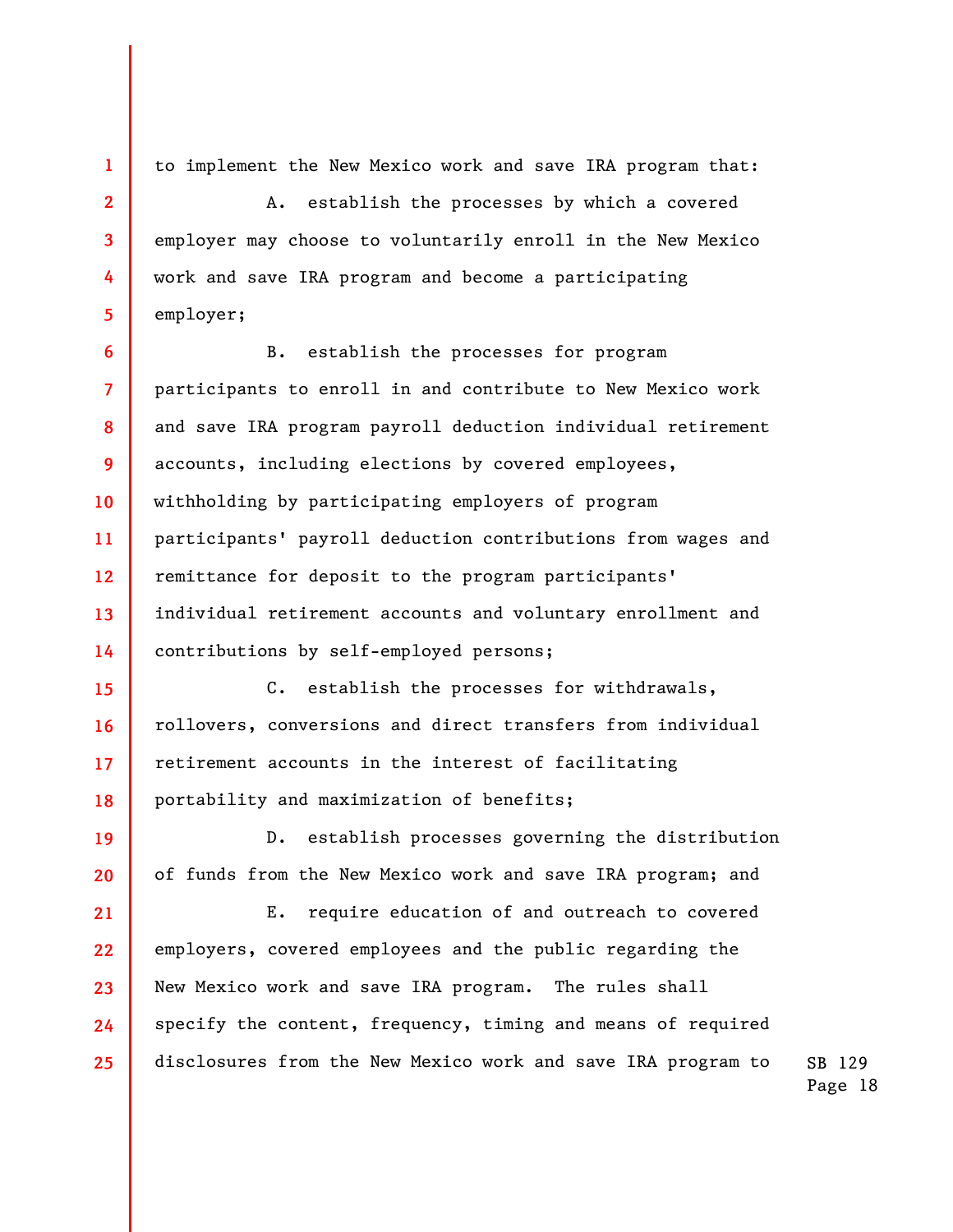SB 129 Page 19 1 2 3 4 5 6 7 8 9 10 11 12 13 14 15 16 17 18 19 20 21 22 23 24 25 covered employees, covered employers, program participants and participating employers and other interested parties. These disclosures shall include: (1) the benefits associated with tax-favored retirement saving; (2) the potential advantages and disadvantages associated with contributing to individual retirement accounts through the New Mexico work and save IRA program; (3) the eligibility rules for individual retirement accounts; (4) that the program participant is solely responsible for determining whether and, if so, how much the program participant is eligible to contribute on a tax-favored basis to an individual retirement account; (5) the penalty for excess contributions to individual retirement accounts and the method of correcting excess contributions; (6) instructions for enrolling, making elections to contribute or to decline to contribute and making elections regarding contribution rates, types of individual retirement accounts and investments; (7) instructions for implementing and for changing the elections; (8) the potential availability of a program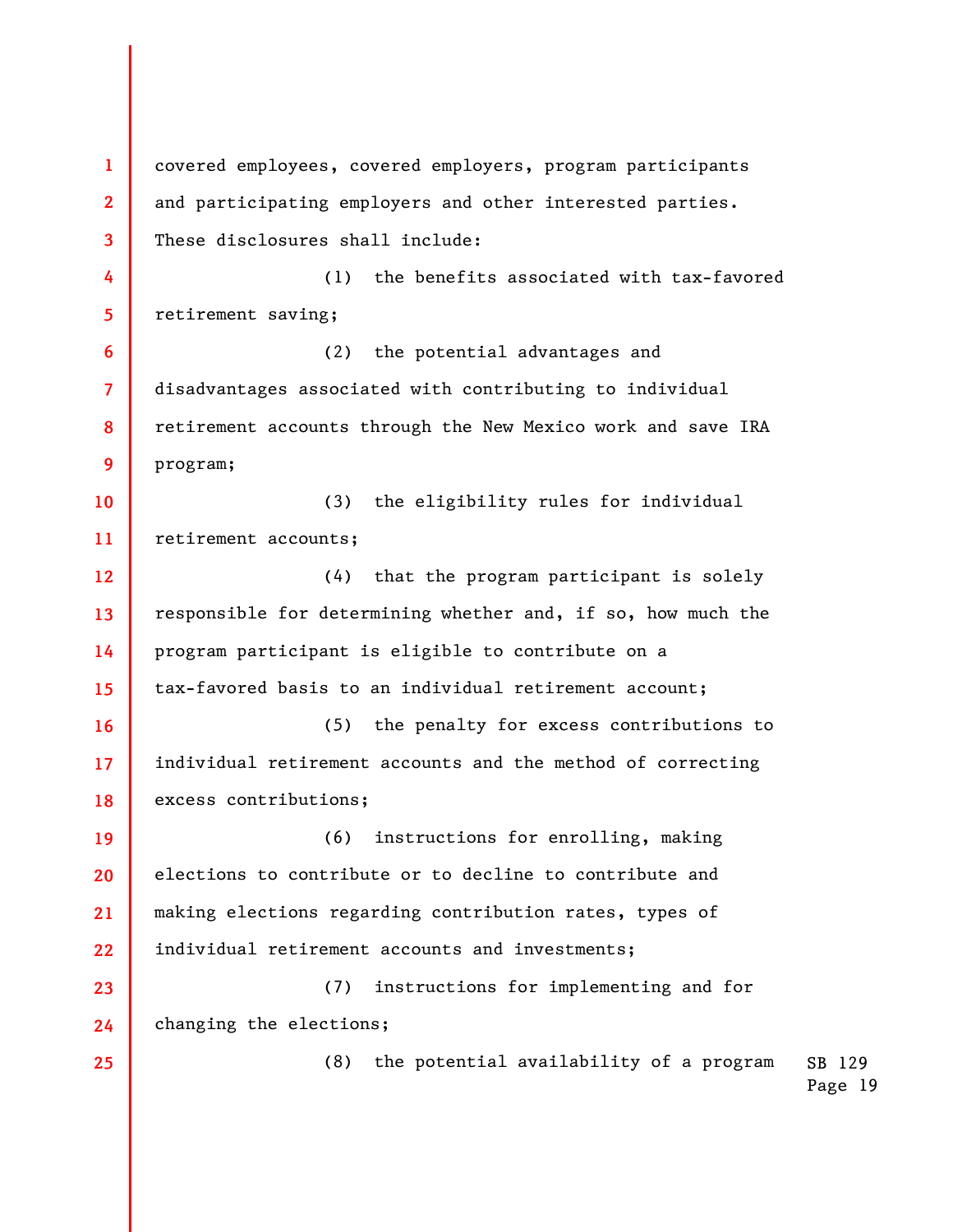participant's tax credit, including the eligibility conditions for the credit and instructions on how to claim it;

1

2

3

4

5

7

8

9

10

11

6 (9) statements that the New Mexico work and save IRA program, the board, board members or board employees, a covered employer or the state does not offer tax, investment or other financial advice, and that the program participant should contact appropriate professional advisors, and that only the program participant is liable for decisions the program participant makes in relation to the New Mexico work and save IRA program;

12 13 14 15 16 (10) statements that payroll deduction individual retirement accounts are not intended to be employer-sponsored retirement plans and that the New Mexico work and save IRA program is not an employer-sponsored retirement plan;

17 18 19 20 (11) the potential implications of account balances in the New Mexico work and save IRA program for the application of asset limits under certain public assistance programs;

21 22 23 24 25 (12) that the program participant is solely responsible for investment performance, including market gains and losses, and that individual retirement accounts and rates of return are not guaranteed by the New Mexico work and save IRA program, the board, individual board members, board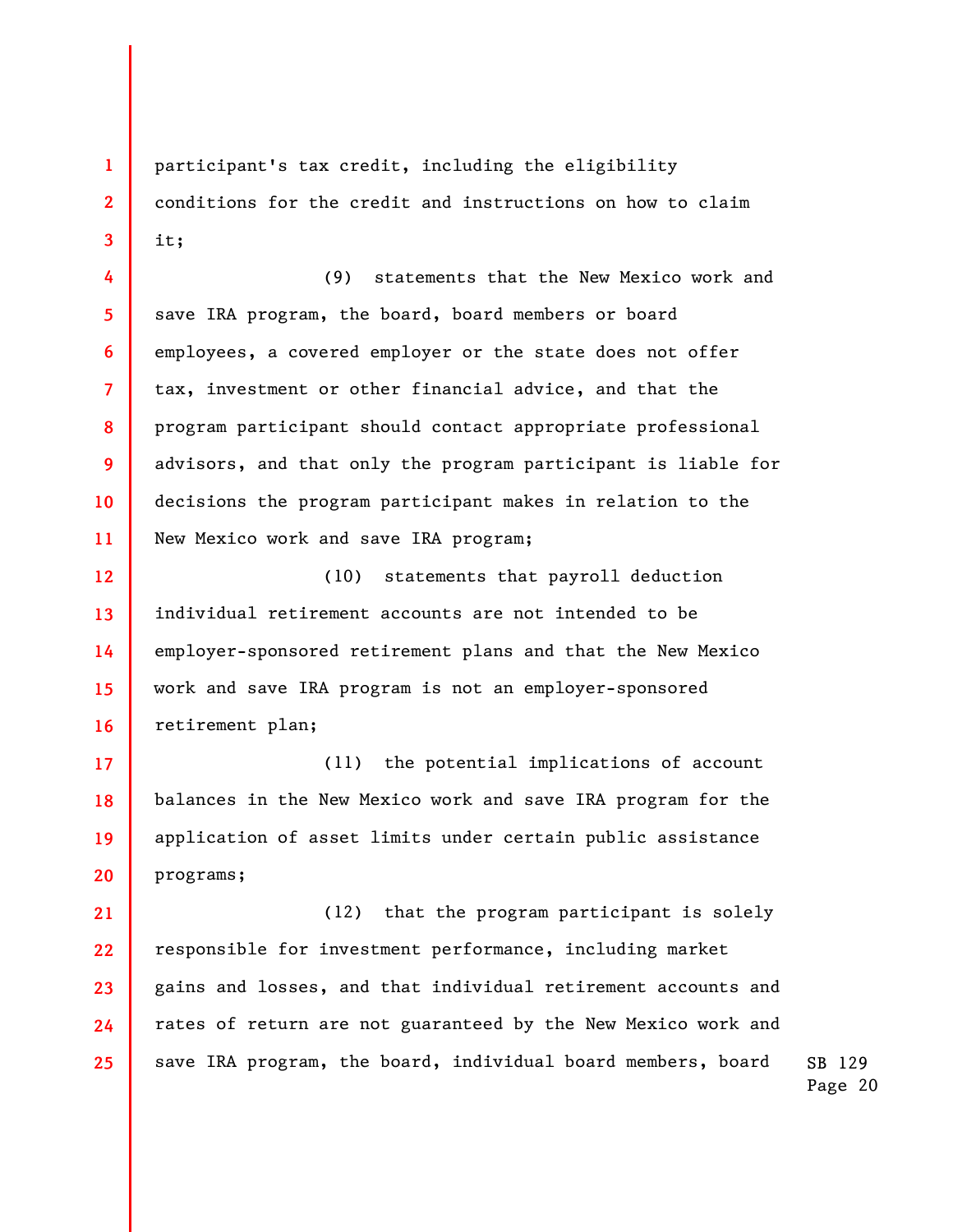SB 129 Page 21 1 2 3 4 5 6 7 8 9 10 11 12 13 14 15 16 17 18 19 20 21 22 23 24 25 employees, covered employers or the state or any of its officers or employees; (13) additional information and tools designed to promote financial literacy and capability, which may take the form of links to or explanations of how to obtain such information; and (14) how to obtain additional information about the New Mexico work and save IRA program." SECTION 8. Section 58-33-11 NMSA 1978 (being Laws 2020, Chapter 7, Section 11) is amended to read: "58-33-11. PROTECTION FOR COVERED EMPLOYERS.-- A. The New Mexico work and save IRA program is not an employer-sponsored plan. A covered employer does not bear responsibility for: (1) the decision by a covered employee to participate or not to participate in the New Mexico work and save IRA program; (2) the performance of a specific savings option selection made by a program participant and facilitated through the New Mexico work and save IRA program; (3) investment decisions made by a program participant; (4) the administration, investment, investment returns or investment performance of an IRA savings option facilitated through the New Mexico work and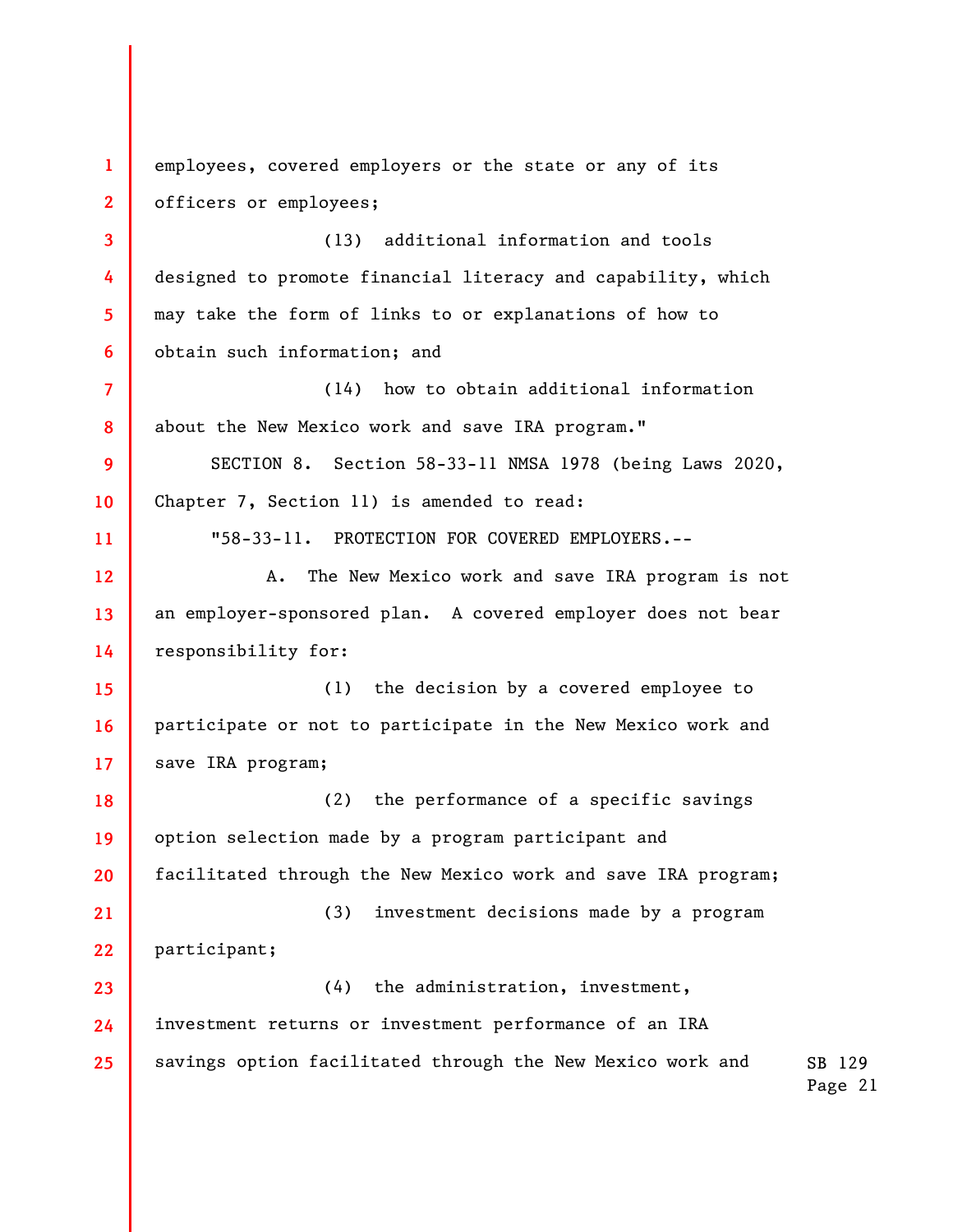save IRA program, including interest rate or other rate of return on a contribution or individual retirement account balance;

1

2

3

4

5

6

7

8

9

10

11

15

16

17

19

(5) the design or administration of the New Mexico work and save IRA program or the benefits paid to or the earnings or losses of program participants;

(6) a program participant's awareness of or compliance with the conditions and other provisions of the tax laws that determine which persons are eligible to make tax-favored contributions to individual retirement accounts, in what amount and in what time frame and manner; or

12 13 14 (7) loss, failure to realize gain or other adverse consequences, including adverse tax consequences or loss of favorable tax treatment, public assistance or other benefits incurred by a program participant as a result of participating in the New Mexico work and save IRA program.

18 B. No covered employer shall be or shall be considered to be a fiduciary under the New Mexico work and save IRA program."

20 21 SECTION 9. Section 58-33-12 NMSA 1978 (being Laws 2020, Chapter 7, Section 12) is amended to read:

22 23 24 25 "58-33-12. ANNUAL REPORT.--The board shall prepare an annual report on the operation of the New Mexico work and save IRA program and the New Mexico retirement plan marketplace and shall provide the report to the governor,